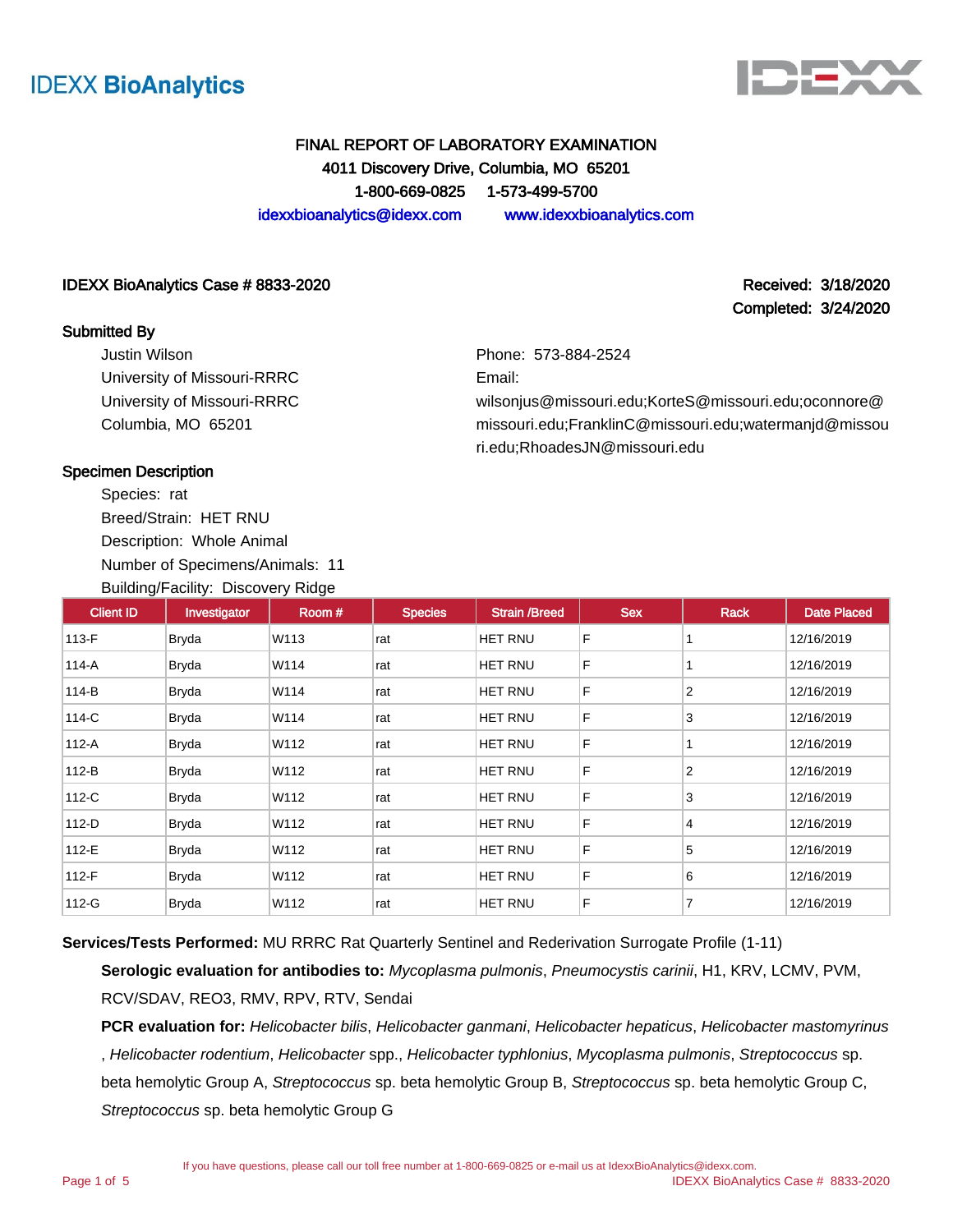Parasitologic evaluation for: fur mites, mesostigmatid mites, lice, Spironucleus muris, Giardia muris, large intestinal flagellates and amoeba, pinworms and tapeworms **Microbiologic evaluation for:** Pasteurella pneumotropica biotype Heyl, Pasteurella pneumotropica biotype

Jawetz, Salmonella enterica, Streptococcus pneumoniae

**General Comments:** Discovery Ridge - 2020 Q1 'A' room rat sentinel necropsies

**Summary:** All test results were negative. Please see the report for details.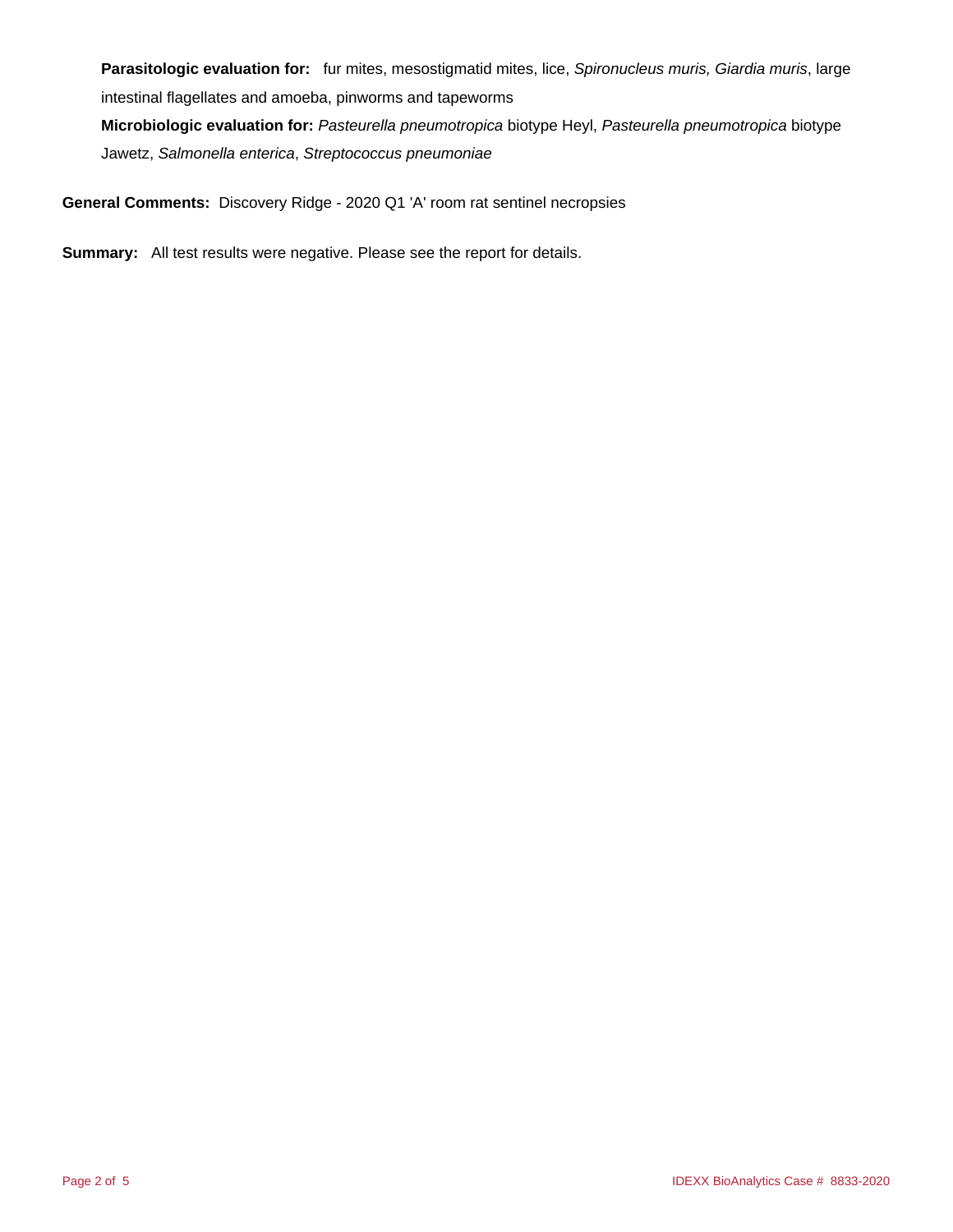# **NECROPSY**

No gross lesions were detected in any of the body systems and organs examined.

#### SEROLOGY SUMMARY

|                             | $113-F$        | $114-A$        | $114-B$        | 114-C          | $112-A$        | $112-B$        | 112-C          | $112-D$        | $112-E$                  |
|-----------------------------|----------------|----------------|----------------|----------------|----------------|----------------|----------------|----------------|--------------------------|
| <b>LCMV</b>                 | ٠              | $\blacksquare$ | $\blacksquare$ | $\blacksquare$ | $\blacksquare$ | $\blacksquare$ | $\sim$         | $\blacksquare$ |                          |
| <b>Mycoplasma pulmonis</b>  | ۰              | $\blacksquare$ | $\blacksquare$ | $\blacksquare$ | $\blacksquare$ | $\blacksquare$ | ۰              | $\blacksquare$ |                          |
| <b>Pneumocystis carinii</b> | $\blacksquare$ | $\blacksquare$ | $\blacksquare$ | $\blacksquare$ | $\blacksquare$ | $\blacksquare$ | $\blacksquare$ | $\blacksquare$ | $\overline{\phantom{a}}$ |
| <b>RPV</b>                  | $\blacksquare$ | $\blacksquare$ | $\sim$         | $\blacksquare$ |                | $\sim$         |                | $\sim$         |                          |
| <b>RMV</b>                  | $\blacksquare$ | $\blacksquare$ | $\blacksquare$ | $\blacksquare$ | $\blacksquare$ | $\sim$         | $\blacksquare$ | $\blacksquare$ |                          |
| <b>KRV</b>                  | $\blacksquare$ | $\blacksquare$ | $\blacksquare$ | $\blacksquare$ | $\blacksquare$ | $\blacksquare$ | $\blacksquare$ | $\blacksquare$ |                          |
| <b>H1</b>                   | $\blacksquare$ | $\blacksquare$ | $\blacksquare$ | $\blacksquare$ |                | $\sim$         |                | $\blacksquare$ |                          |
| <b>PVM</b>                  | $\blacksquare$ | $\blacksquare$ | $\blacksquare$ | $\blacksquare$ | $\blacksquare$ | $\sim$         | ۰              | $\blacksquare$ |                          |
| <b>RCV/SDAV</b>             | ٠              | $\blacksquare$ | $\blacksquare$ | $\blacksquare$ | $\blacksquare$ | $\sim$         | ۰              | $\blacksquare$ |                          |
| REO3                        | ٠              | $\blacksquare$ | $\sim$         | $\blacksquare$ |                | $\sim$         |                | $\blacksquare$ |                          |
| <b>RTV</b>                  | ۰              | ٠              | $\blacksquare$ | $\sim$         | $\blacksquare$ | $\blacksquare$ | ۰              | $\blacksquare$ |                          |
| <b>Sendai</b>               | ٠              | $\blacksquare$ | $\blacksquare$ | $\blacksquare$ | $\blacksquare$ | $\sim$         | $\blacksquare$ | $\blacksquare$ |                          |
| Rat IgG                     | $\mathsf{N}$   | $\mathsf{N}$   | $\mathsf{N}$   | $\mathsf{N}$   | N              | ${\sf N}$      | ${\sf N}$      | N              | ${\sf N}$                |

|                             | 112-F | 112-G |
|-----------------------------|-------|-------|
| <b>LCMV</b>                 |       |       |
| Mycoplasma pulmonis         |       |       |
| <b>Pneumocystis carinii</b> |       |       |
| <b>RPV</b>                  |       | -     |
| <b>RMV</b>                  |       |       |
| <b>KRV</b>                  |       |       |
| H1                          |       |       |
| <b>PVM</b>                  |       |       |
| <b>RCV/SDAV</b>             |       |       |
| REO <sub>3</sub>            |       |       |
| <b>RTV</b>                  |       |       |
| <b>Sendai</b>               |       |       |
| Rat IgG                     | N     | N     |

Legend: + = positive - = negative blank = test not performed EQ = equivocal HE = hemolysis precluded testing I = insufficient W = weak positive WB = Western Blot confirmatory analysis pending NS = non-specific reactivity N = normal IgG L = less than normal IgG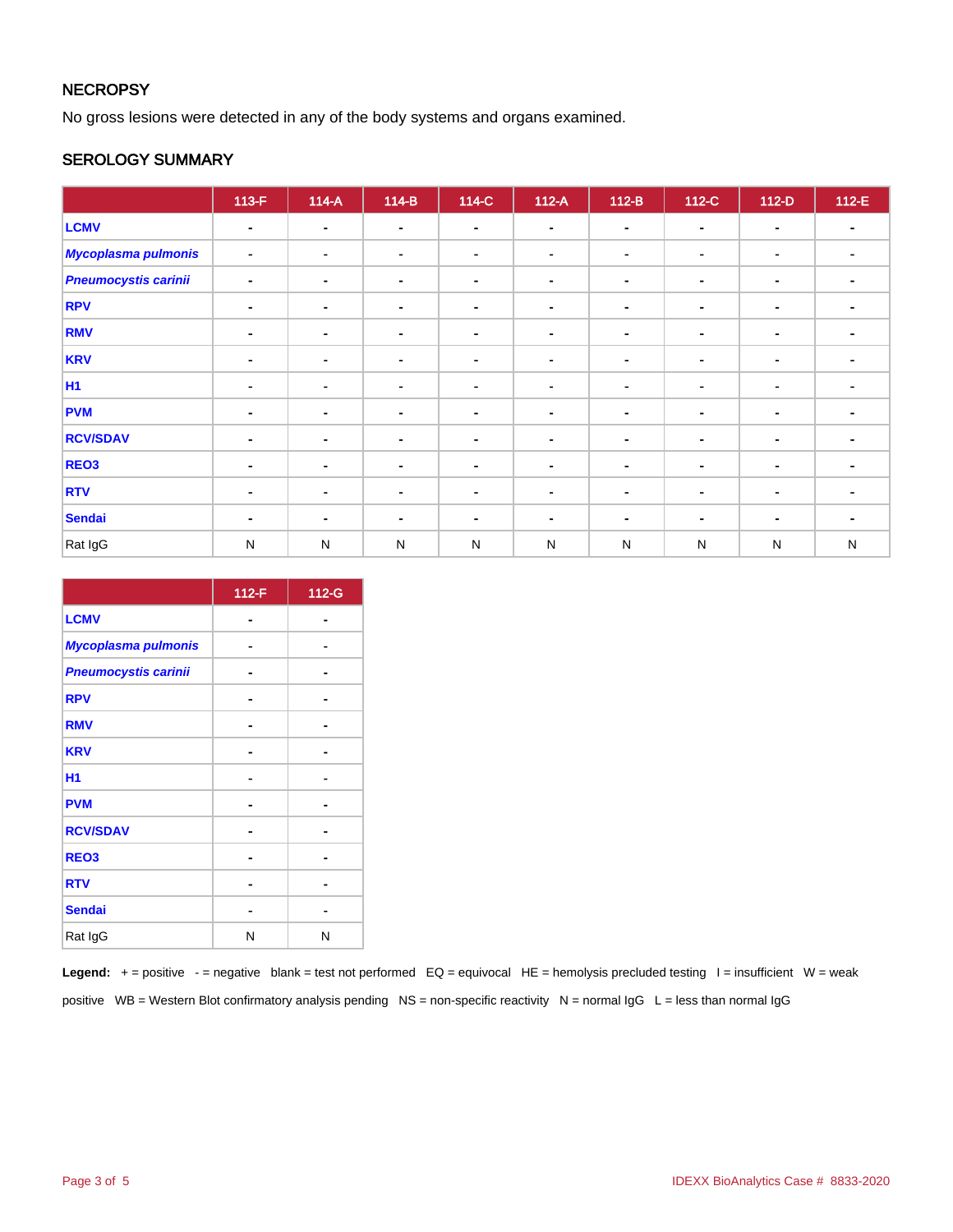## PCR EVALUATION

| feces                        | $113-F$        | $114-A$ | $114-B$        | 114-C          | $112-A$ | $112-B$ | 112-C | $112-D$        | 112-E |
|------------------------------|----------------|---------|----------------|----------------|---------|---------|-------|----------------|-------|
| Helicobacter spp.            |                |         | ٠              | $\blacksquare$ |         |         |       | $\blacksquare$ |       |
| Helicobacter bilis           |                |         | $\blacksquare$ | $\blacksquare$ |         |         |       |                |       |
| Helicobacter ganmani         | $\blacksquare$ |         | $\blacksquare$ | $\blacksquare$ |         |         |       | $\blacksquare$ |       |
| Helicobacter hepaticus       |                |         | ۰              | $\blacksquare$ |         |         |       | $\blacksquare$ |       |
| Helicobacter<br>mastomyrinus |                |         |                |                |         |         |       |                |       |
| Helicobacter rodentium       |                |         |                | $\blacksquare$ |         |         |       |                |       |
| Helicobacter typhlonius      |                |         |                |                |         |         |       |                |       |

| feces                        | $112-F$ | 112-G |
|------------------------------|---------|-------|
| Helicobacter spp.            |         |       |
| Helicobacter bilis           |         |       |
| Helicobacter ganmani         |         |       |
| Helicobacter hepaticus       |         |       |
| Helicobacter<br>mastomyrinus |         |       |
| Helicobacter rodentium       |         |       |
| Helicobacter typhlonius      |         |       |

| oral swab                                   | $113-F$ | $114-A$ | $114-B$        | 114-C          | $112-A$ | $112-B$      | 112-C | $112-D$ | 112-E |
|---------------------------------------------|---------|---------|----------------|----------------|---------|--------------|-------|---------|-------|
| Mycoplasma pulmonis                         |         |         | $\blacksquare$ | $\blacksquare$ |         | $\mathbf{r}$ |       | -       |       |
| Streptococcus sp. beta<br>hemolytic Group A |         |         |                |                |         |              |       |         |       |
| Streptococcus sp. beta<br>hemolytic Group B |         |         |                |                |         |              |       |         |       |
| Streptococcus sp. beta<br>hemolytic Group C |         |         |                |                |         |              |       |         |       |
| Streptococcus sp. beta<br>hemolytic Group G |         |         |                |                |         |              |       |         |       |

| oral swab                                   | $112-F$ | 112-G |
|---------------------------------------------|---------|-------|
| Mycoplasma pulmonis                         |         |       |
| Streptococcus sp. beta<br>hemolytic Group A |         |       |
| Streptococcus sp. beta<br>hemolytic Group B |         |       |
| Streptococcus sp. beta<br>hemolytic Group C |         |       |
| Streptococcus sp. beta<br>hemolytic Group G |         |       |

Legend: + = positive - = negative id:id = pooled sample range id+id+id = non-range pooled sample NT or blank = no test performed wps = weak positive  $XX = Testing$  in progress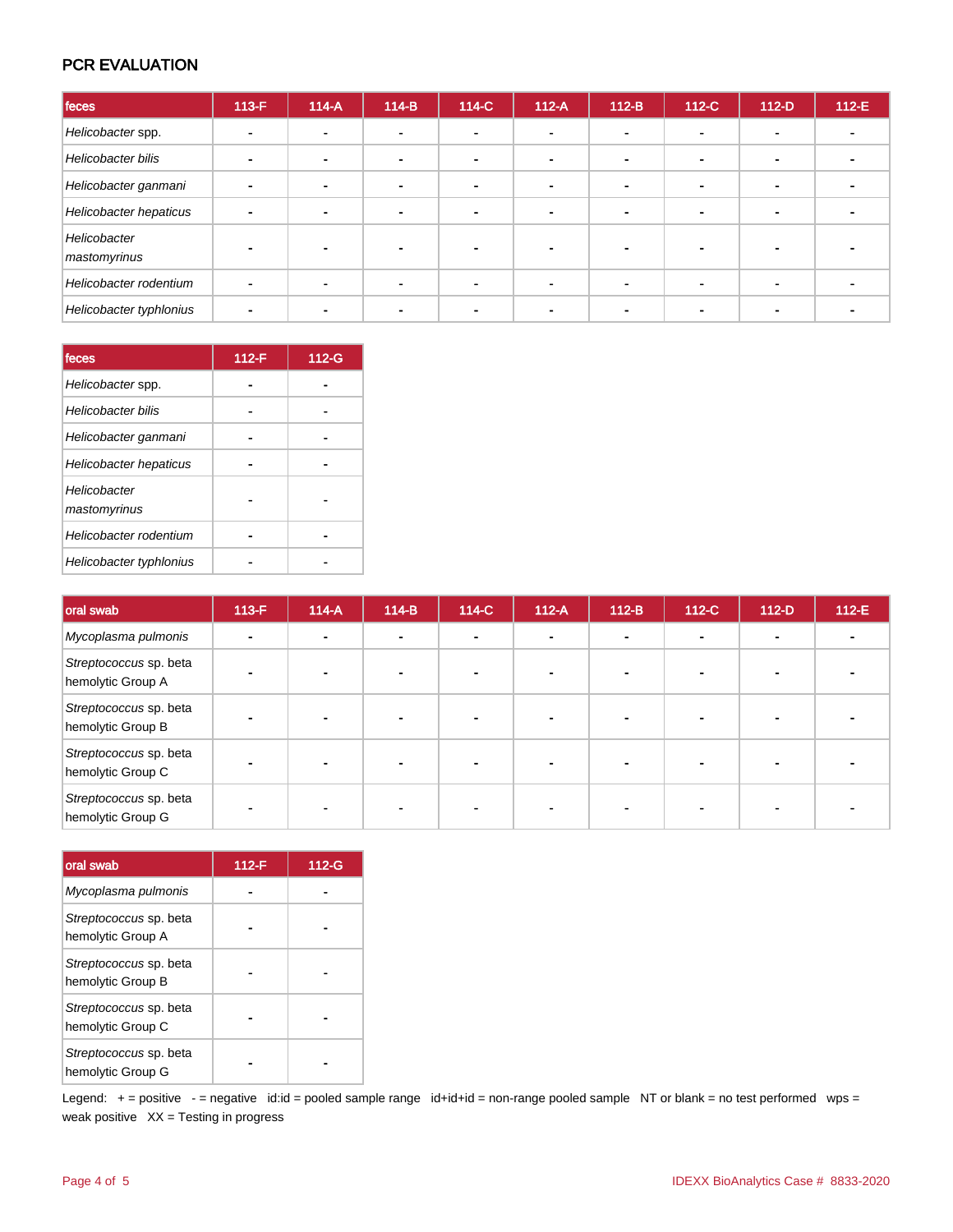# PARASITOLOGY

|           | 113-F \ | $114-A$ | $114-B$ | $114-C$      | $112-A$ | $112-B$ | $112-C$        | 112-D | 112-E |
|-----------|---------|---------|---------|--------------|---------|---------|----------------|-------|-------|
| parasites |         | $\sim$  | $\sim$  | <b>COLUM</b> | $\sim$  |         | $\blacksquare$ |       |       |

|           | $112-F$ | $112-G$ |
|-----------|---------|---------|
| parasites |         |         |

### **MICROBIOLOGY**

Specimen/Source: cecum

| solate              | 113-F | <b>M4-A</b> | 114-B | 114-C | $\sqrt{12-A}$ | $112-B$ | 112-C | $12-D$ | $12-E$ |
|---------------------|-------|-------------|-------|-------|---------------|---------|-------|--------|--------|
| Salmonella enterica |       |             |       |       |               |         |       |        |        |

#### Specimen/Source: cecum

| <b>Isolate</b>      | 112-F | $112-G$ |
|---------------------|-------|---------|
| Salmonella enterica |       |         |

#### Specimen/Source: oral swab

| <b>Isolate</b>                              | $113-F$ | $114-A$ | $114-B$ | 114-C | $112-A$        | $112-B$ | $112-C$ | $112-D$ | $112-E$ |
|---------------------------------------------|---------|---------|---------|-------|----------------|---------|---------|---------|---------|
| Pasteurella pneumotropica<br>biotype Heyl   |         | ۰       |         |       |                |         |         |         |         |
| Pasteurella pneumotropica<br>biotype Jawetz |         | ۰       |         |       | $\blacksquare$ |         |         |         |         |
| Streptococcus pneumoniae                    | ۰       |         |         |       |                |         |         |         |         |

#### Specimen/Source: oral swab

| <b>Isolate</b>                              | $112-F$ | $112-G$ |
|---------------------------------------------|---------|---------|
| Pasteurella pneumotropica<br>biotype Heyl   |         |         |
| Pasteurella pneumotropica<br>biotype Jawetz |         |         |
| Streptococcus pneumoniae                    |         |         |

Legend:  $+=$  agent recovered  $-$  = agent not recovered blank = test not performed  $n =$  no growth  $X =$  Preliminary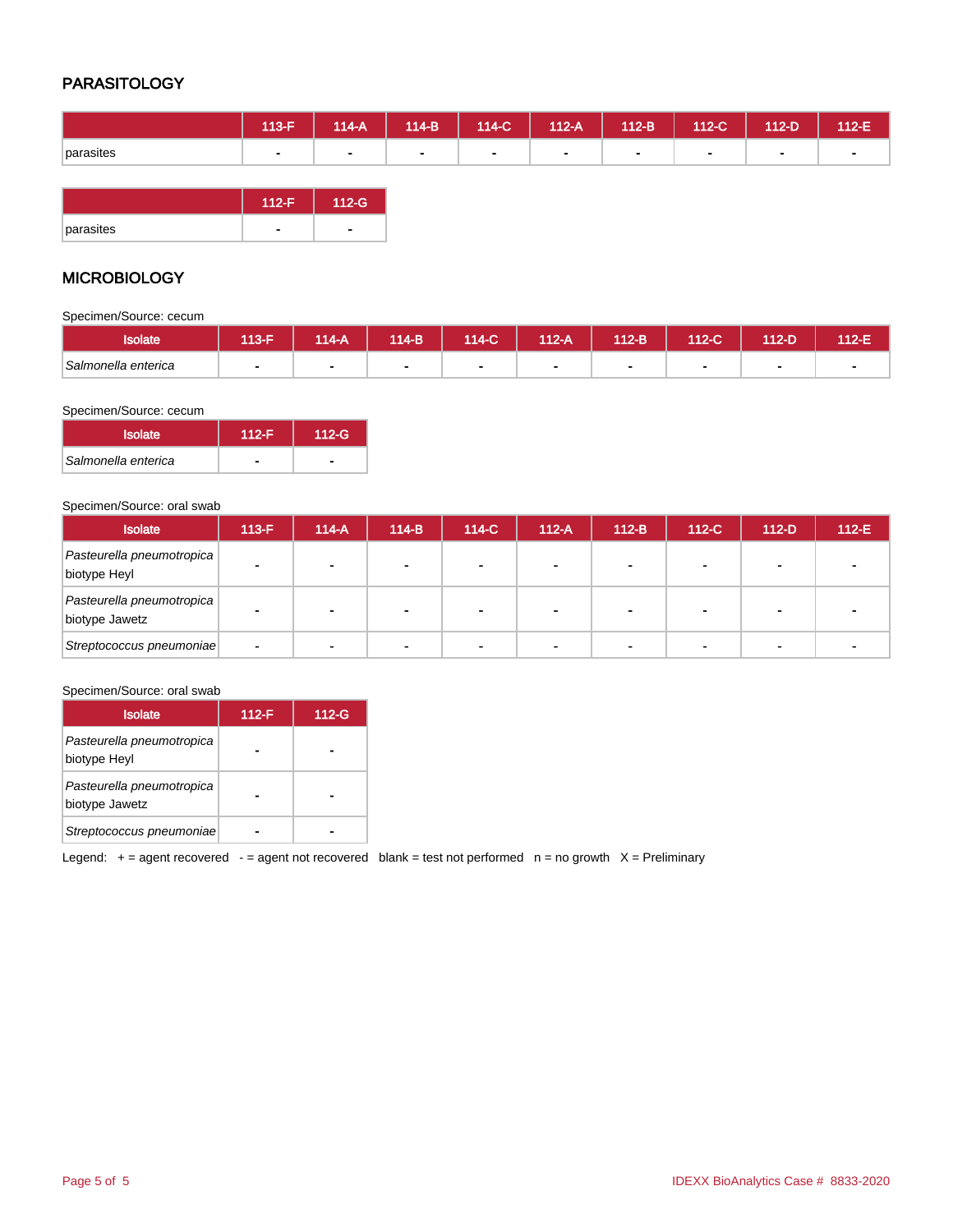



# FINAL REPORT OF LABORATORY EXAMINATION 4011 Discovery Drive, Columbia, MO 65201 1-800-669-0825 1-573-499-5700 idexxbioanalytics@idexx.com www.idexxbioanalytics.com

#### IDEXX BioAnalytics Case # 8833-2020 <br>
Received: 3/18/2020

Completed: 3/24/2020

#### SEROLOGY DETAILS

|                                     | <b>Baseline</b> | 113-F                        | $114-A$                      | $114-B$        | 114-C                        | $112-A$                      | $112-B$        | 112-C          | $112-D$                      | 112-E          |
|-------------------------------------|-----------------|------------------------------|------------------------------|----------------|------------------------------|------------------------------|----------------|----------------|------------------------------|----------------|
| <b>LCMV</b>                         |                 |                              |                              |                |                              |                              |                |                |                              |                |
| LCMV recombinant                    | MFI > 3.000     | ä,                           | ۰                            | L,             | $\blacksquare$               | $\blacksquare$               | $\blacksquare$ | $\blacksquare$ | $\blacksquare$               |                |
| <b>Mycoplasma pulmonis</b>          |                 |                              |                              |                |                              |                              |                |                |                              |                |
| M. pulmonis purified<br>bacteria    | MFI > 4.250     |                              |                              | L.             | ۰                            | $\blacksquare$               | $\blacksquare$ | $\blacksquare$ |                              |                |
| <b>Pneumocystis carinii</b>         |                 |                              |                              |                |                              |                              |                |                |                              |                |
| P. carinii                          | MFI > 1.500     | $\blacksquare$               |                              | $\blacksquare$ | Ē,                           | $\blacksquare$               | Ĭ.             | Ē.             | Ē,                           |                |
| <b>RPV</b>                          |                 |                              |                              |                |                              |                              |                |                |                              |                |
| RPV purified virus                  | MFI > 2.500     | $\overline{\phantom{0}}$     | $\blacksquare$               | $\blacksquare$ | $\blacksquare$               | $\blacksquare$               | $\blacksquare$ | $\blacksquare$ | $\qquad \qquad \blacksquare$ | $\blacksquare$ |
| NS1 <sup>1</sup>                    | MFI > 3.750     | ä,                           |                              | ä,             | ä,                           | ä,                           | ä,             | ä,             | $\blacksquare$               |                |
| <b>RMV</b>                          |                 |                              |                              |                |                              |                              |                |                |                              |                |
| RMV VP2 recombinant                 | MFI > 2.000     | $\qquad \qquad \blacksquare$ | $\blacksquare$               | $\blacksquare$ | $\blacksquare$               | $\qquad \qquad \blacksquare$ | $\blacksquare$ | $\blacksquare$ | $\blacksquare$               |                |
| NS1 <sup>1</sup>                    | MFI > 3.750     | ٠                            | $\blacksquare$               | $\blacksquare$ | $\blacksquare$               | $\blacksquare$               | $\blacksquare$ | $\blacksquare$ | $\blacksquare$               | $\blacksquare$ |
| <b>KRV</b>                          |                 |                              |                              |                |                              |                              |                |                |                              |                |
| KRV purified virus                  | MFI > 3.250     | $\blacksquare$               | $\blacksquare$               | ä,             | $\blacksquare$               | $\blacksquare$               | $\blacksquare$ | $\blacksquare$ | ä,                           |                |
| $NS1$ <sup>1</sup>                  | MFI > 3.750     | $\blacksquare$               | $\blacksquare$               | $\blacksquare$ | $\blacksquare$               | $\blacksquare$               | $\blacksquare$ | $\blacksquare$ | $\blacksquare$               | $\blacksquare$ |
| <b>H1</b>                           |                 |                              |                              |                |                              |                              |                |                |                              |                |
| H1 purified virus                   | MFI > 1.750     | $\frac{1}{2}$                | $\blacksquare$               | $\blacksquare$ | $\blacksquare$               | $\blacksquare$               | $\blacksquare$ | $\blacksquare$ | $\blacksquare$               | $\blacksquare$ |
| $NS1$ <sup>1</sup>                  | MFI > 3.750     | ۰                            | ٠                            | -              | $\blacksquare$               | $\blacksquare$               | $\blacksquare$ | $\blacksquare$ | $\blacksquare$               |                |
| <b>PVM</b>                          |                 |                              |                              |                |                              |                              |                |                |                              |                |
| PVM purified virus                  | MFI > 2.500     | $\blacksquare$               | $\blacksquare$               | L,             | $\blacksquare$               | ÷,                           | $\blacksquare$ | $\overline{a}$ | $\blacksquare$               | $\overline{a}$ |
| <b>RCV/SDAV</b>                     |                 |                              |                              |                |                              |                              |                |                |                              |                |
| RCV/SDAV purified virus MFI > 3.750 |                 | $\qquad \qquad \blacksquare$ | $\qquad \qquad \blacksquare$ | $\blacksquare$ | $\qquad \qquad \blacksquare$ | $\qquad \qquad \blacksquare$ | $\blacksquare$ | $\blacksquare$ | $\blacksquare$               | ÷,             |
| RCV/SDAV Spike                      | MFI > 3.750     |                              |                              |                | ÷                            | $\blacksquare$               |                | -              | $\blacksquare$               |                |
| REO <sub>3</sub>                    |                 |                              |                              |                |                              |                              |                |                |                              |                |
| REO3 purified virus                 | MFI > 4.900     | $\blacksquare$               | $\blacksquare$               | $\overline{a}$ | $\blacksquare$               | $\blacksquare$               | $\blacksquare$ | $\blacksquare$ | $\qquad \qquad \blacksquare$ |                |
| <b>RTV</b>                          |                 |                              |                              |                |                              |                              |                |                |                              |                |
| RTV purified virus                  | MFI > 2.000     | ä,                           | $\blacksquare$               | ä,             | $\blacksquare$               | $\blacksquare$               | $\blacksquare$ | $\overline{a}$ | L.                           |                |

If you have questions, please call our toll free number at 1-800-669-0825 or e-mail us at IdexxBioAnalytics@idexx.com.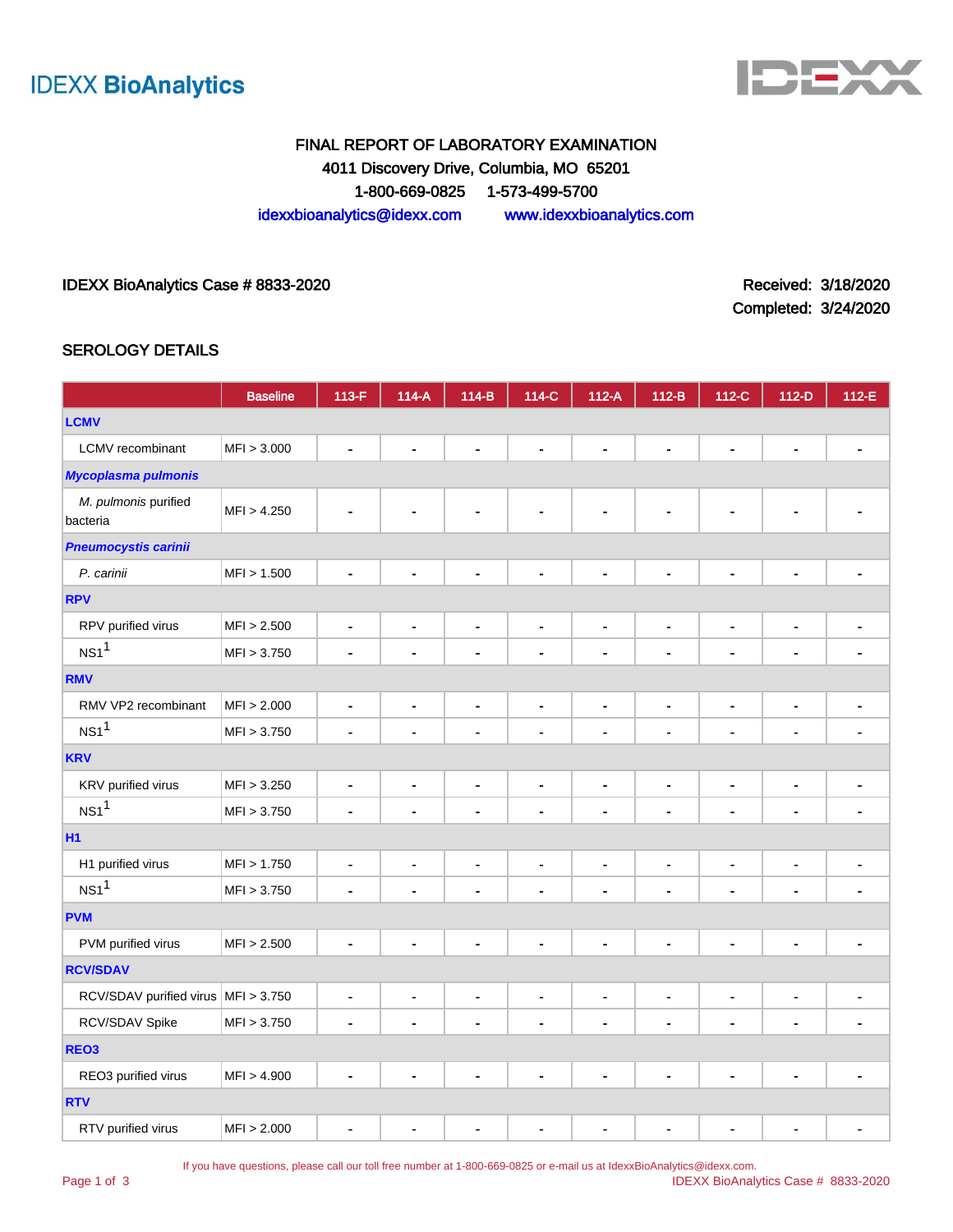|                       | <b>Baseline</b> | $113-F$ | $114-A$ | $114-B$        | 114-C  | $112-A$        | $112-B$        | 112-C          | 112-D          | $112-E$ |
|-----------------------|-----------------|---------|---------|----------------|--------|----------------|----------------|----------------|----------------|---------|
| TMEV purified virus   | MFI > 2.000     | ۰       | $\sim$  | $\blacksquare$ |        | $\blacksquare$ | $\mathbf{r}$   | $\blacksquare$ | $\sim$         |         |
| Sendai                |                 |         |         |                |        |                |                |                |                |         |
| Sendai purified virus | MFI > 3.750     | ٠       |         | ٠              | $\sim$ | ۰              | $\blacksquare$ | ٠              | $\blacksquare$ |         |

|                                  | <b>Baseline</b> | $112-F$ | $112-G$ |  |  |  |  |  |
|----------------------------------|-----------------|---------|---------|--|--|--|--|--|
| <b>LCMV</b>                      |                 |         |         |  |  |  |  |  |
| <b>LCMV</b> recombinant          | MFI > 3.000     |         |         |  |  |  |  |  |
| <b>Mycoplasma pulmonis</b>       |                 |         |         |  |  |  |  |  |
| M. pulmonis purified<br>bacteria | MFI > 4.250     |         |         |  |  |  |  |  |
| <b>Pneumocystis carinii</b>      |                 |         |         |  |  |  |  |  |
| P. carinii                       | MFI > 1.500     |         |         |  |  |  |  |  |
| <b>RPV</b>                       |                 |         |         |  |  |  |  |  |
| RPV purified virus               | MFI > 2.500     | -       |         |  |  |  |  |  |
| $NS1$ <sup>1</sup>               | MFI > 3.750     |         |         |  |  |  |  |  |
| <b>RMV</b>                       |                 |         |         |  |  |  |  |  |
| RMV VP2 recombinant              | MFI > 2.000     |         |         |  |  |  |  |  |
| $NS1$ <sup>1</sup>               | MFI > 3.750     |         |         |  |  |  |  |  |
| <b>KRV</b>                       |                 |         |         |  |  |  |  |  |
| KRV purified virus               | MFI > 3.250     |         |         |  |  |  |  |  |
| $NS1$ <sup>1</sup>               | MFI > 3.750     |         |         |  |  |  |  |  |
| H <sub>1</sub>                   |                 |         |         |  |  |  |  |  |
| H1 purified virus                | MFI > 1.750     |         |         |  |  |  |  |  |
| $NS1$ <sup>1</sup>               | MFI > 3.750     |         |         |  |  |  |  |  |
| <b>PVM</b>                       |                 |         |         |  |  |  |  |  |
| PVM purified virus               | MFI > 2.500     | -       |         |  |  |  |  |  |
| <b>RCV/SDAV</b>                  |                 |         |         |  |  |  |  |  |
| RCV/SDAV purified virus          | MFI > 3.750     |         |         |  |  |  |  |  |
| RCV/SDAV Spike                   | MFI > 3.750     |         |         |  |  |  |  |  |
| REO <sub>3</sub>                 |                 |         |         |  |  |  |  |  |
| REO3 purified virus              | MFI > 4.900     |         |         |  |  |  |  |  |
| <b>RTV</b>                       |                 |         |         |  |  |  |  |  |
| RTV purified virus               | MFI > 2.000     |         |         |  |  |  |  |  |
| TMEV purified virus              | MFI > 2.000     |         |         |  |  |  |  |  |
| <b>Sendai</b>                    |                 |         |         |  |  |  |  |  |
| Sendai purified virus            | MFI > 3.750     |         |         |  |  |  |  |  |

**NS11 :** NS1 protein is highly conserved among rodent parvoviruses and thus serves as a generic assay for parvovirus seroconversion.

Legend: + = positive - = negative blank = test not performed EQ = equivocal HE = hemolysis precluded testing I = insufficient W = weak

positive WB = Western Blot confirmatory analysis pending NS = non-specific reactivity N = normal  $\lg G$  L = less than normal  $\lg G$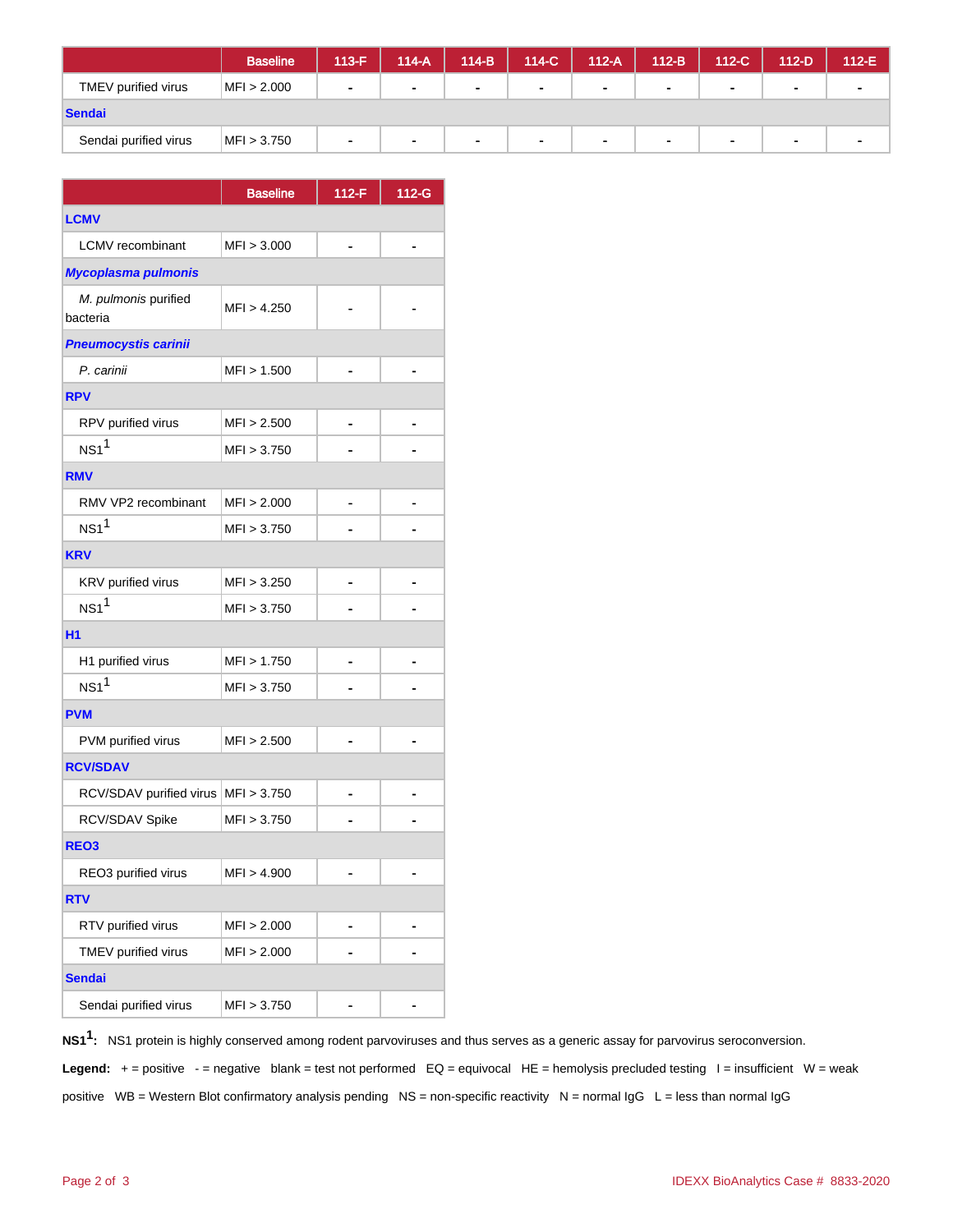Positive MFI results are reported as "+" followed by a number from 1 to 33 in thousands rounded off to the nearest thousand.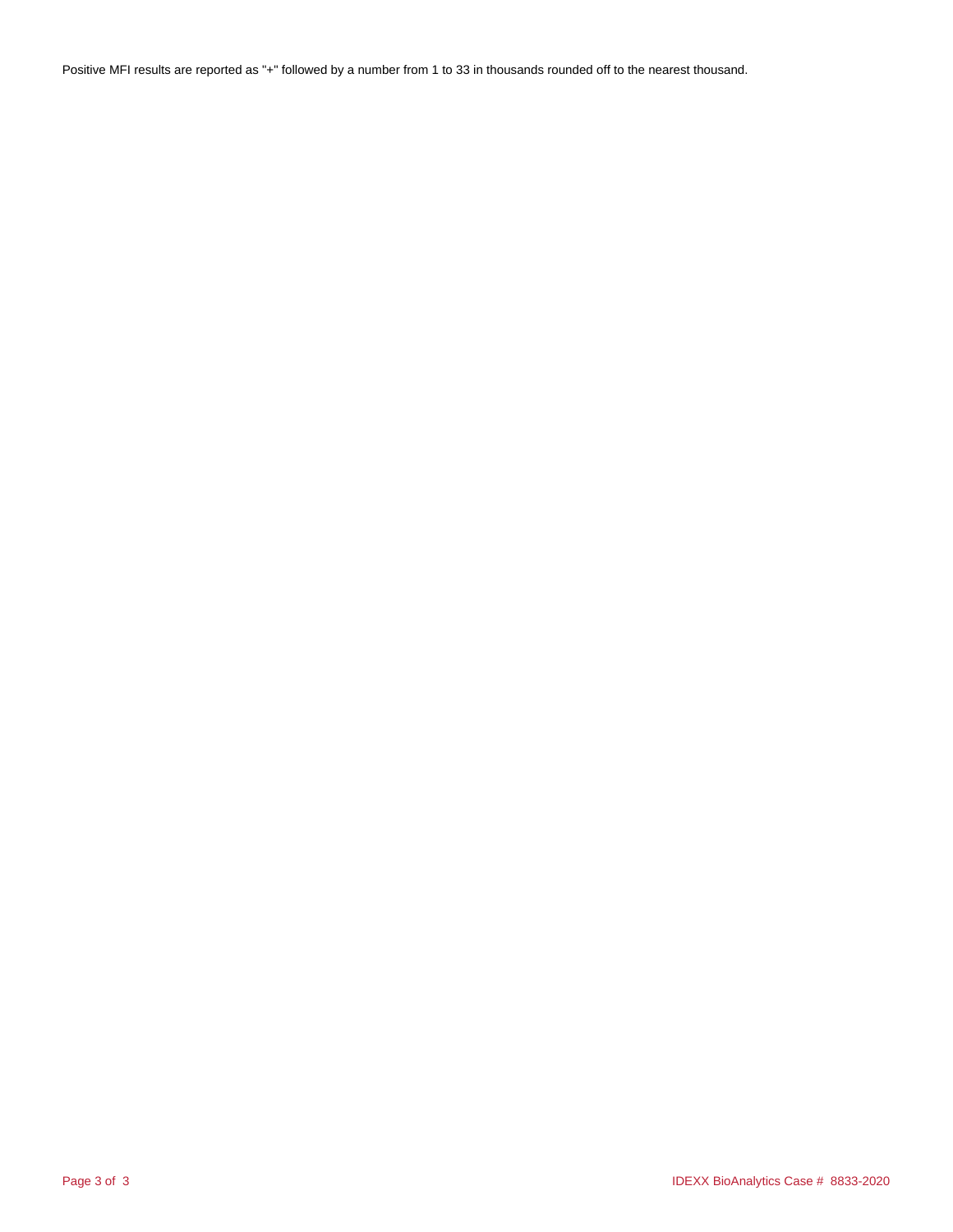



Completed: 3/23/2020

## FINAL REPORT OF LABORATORY EXAMINATION 4011 Discovery Drive, Columbia, MO 65201 1-800-669-0825 1-573-499-5700 idexxbioanalytics@idexx.com www.idexxbioanalytics.com

#### IDEXX BioAnalytics Case # 9151-2020 **Received: 3/18/2020** Received: 3/18/2020

#### Submitted By

Resource Center Animals-RRRC University of Missouri-RRRC Columbia, MO 65201

Phone: 573-884-7970

Email:

brydae@missouri.edu;watermanjd@missouri.edu;oneilla@ missouri.edu;oconnore@missouri.edu;dewitta@missouri.ed u;sharmaabh@missouri.edu;RRRC@missouri.edu

#### Specimen Description

Species: rat Description: Pelt Swab Number of Specimens/Animals: 4

Building/Facility: Discovery Ridge ID | Client ID | Investigator | Room # | Species 1 W112 Rat fur mite/ pin worm swab Racks 1-4A Bryda W112 rat 2 W112 rat fur mite / pin worm swab racks 4B-7 Bryda W112 rat 3 W113 rat fur mite/ pin worm swab Bryda W113 rat 4 W114 rat fur mite / pin worm swab Bryda W114 rat

#### **Services/Tests Performed:** Pinworm and Fur Mite Panel (1-4)

**PCR evaluation for:** Aspiculuris tetraptera, Myocoptes, Radfordia/Myobia, Syphacia muris, Syphacia obvelata

**General Comments:** AOBQaurterly fur mite and pin worm testing.

**Summary:** All test results were negative.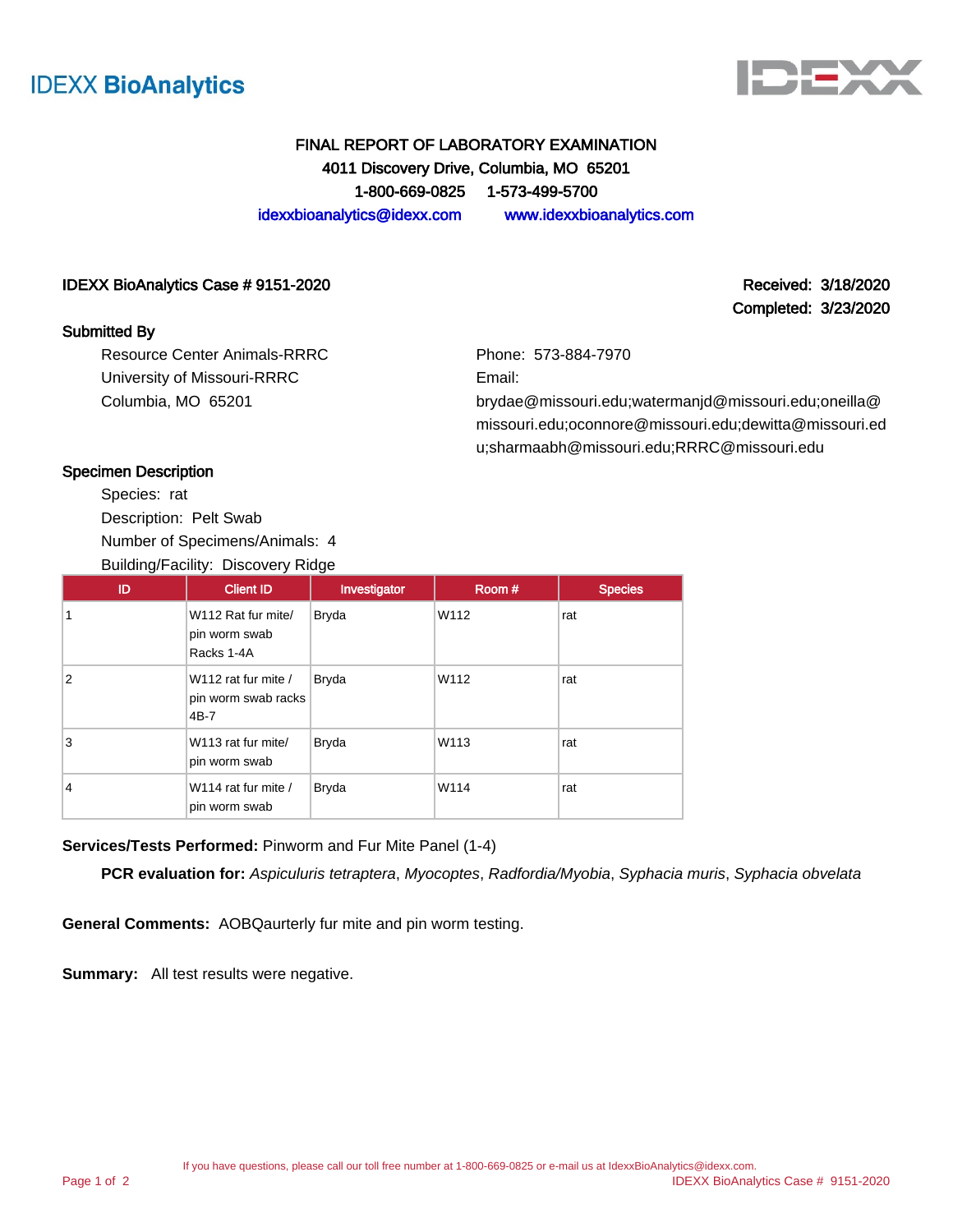## PCR EVALUATION

| pelt swab              |   |   | 3 |  |
|------------------------|---|---|---|--|
| Aspiculuris tetraptera |   | - |   |  |
| Syphacia muris         |   | ۰ |   |  |
| Syphacia obvelata      | - | - |   |  |
| Myocoptes              | ۰ | - |   |  |
| Radfordia/Myobia       |   |   |   |  |

Legend: + = positive - = negative id:id = pooled sample range id+id+id = non-range pooled sample NT or blank = no test performed wps = weak positive  $XX =$  Testing in progress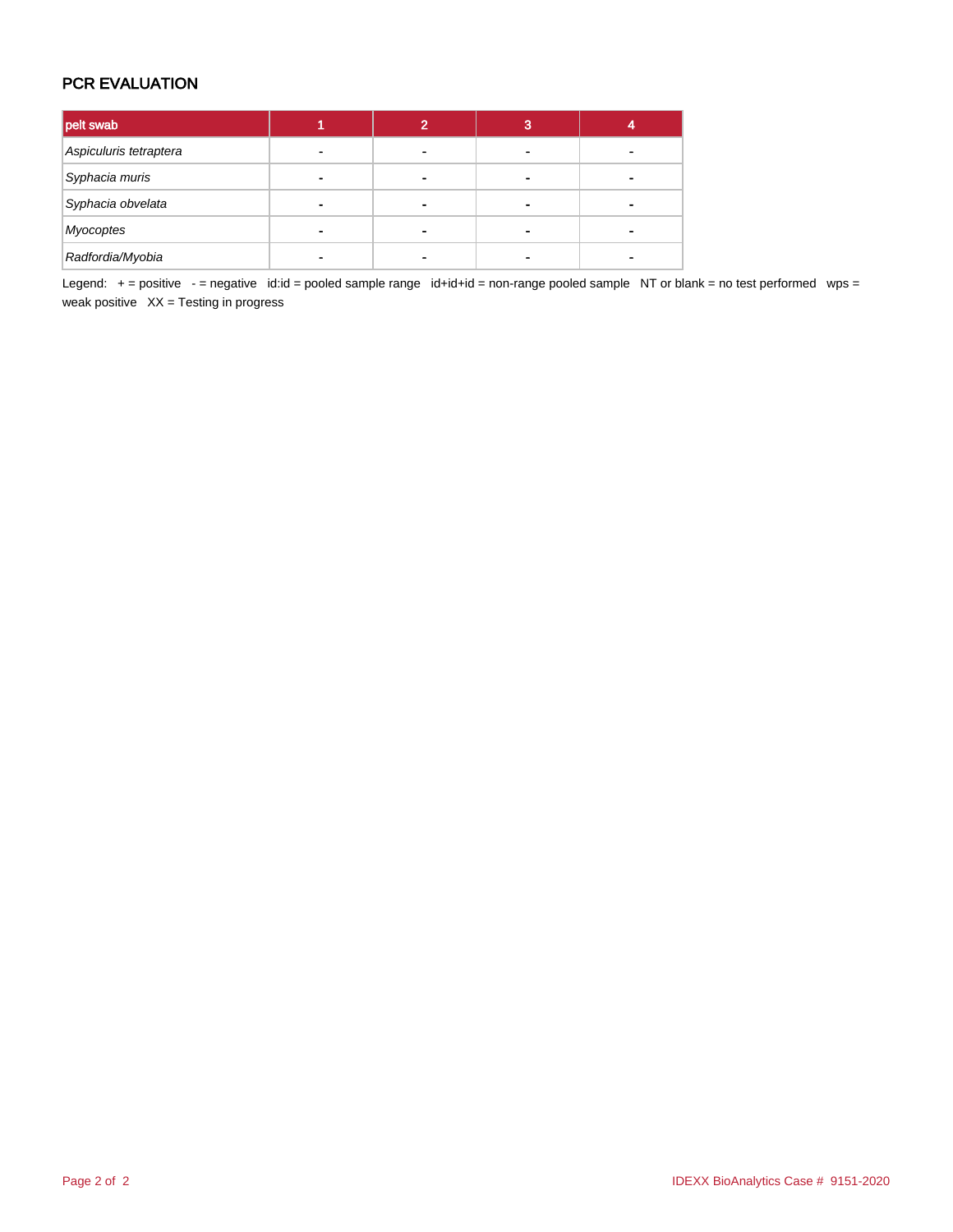| <b>Test Results</b>                          | 2020016788<br>Order #: |                      |                                                   |  |  |  |  |  |  |
|----------------------------------------------|------------------------|----------------------|---------------------------------------------------|--|--|--|--|--|--|
| <b>LTM Customer ID: 39099</b>                |                        |                      | Charles River Research Animal Diagnostic Services |  |  |  |  |  |  |
| <b>University of Missouri</b>                |                        |                      | (CR RADS)                                         |  |  |  |  |  |  |
| <b>U Missouri OAR</b>                        |                        |                      | 261 Ballardvale Street                            |  |  |  |  |  |  |
|                                              |                        |                      | Receiving Dock, Bldg 22                           |  |  |  |  |  |  |
| OAR Room 01                                  |                        |                      | Wilmington MA 01887 USA                           |  |  |  |  |  |  |
| 1720 E Campus Drive                          |                        |                      |                                                   |  |  |  |  |  |  |
| Columbia, MO 65201 USA                       |                        |                      |                                                   |  |  |  |  |  |  |
| <b>Billing Information</b>                   |                        |                      |                                                   |  |  |  |  |  |  |
| Payment Method                               |                        |                      | University of Missouri                            |  |  |  |  |  |  |
| Standing Purchase                            | PO#: COLUM-C0000431778 |                      | 1720 E Campus Drive                               |  |  |  |  |  |  |
| Order                                        | Exp. 6/2020            |                      | Columbia, MO 65201 USA                            |  |  |  |  |  |  |
| Details                                      |                        |                      |                                                   |  |  |  |  |  |  |
| Sample(s) from:                              | <b>DCRC</b>            |                      |                                                   |  |  |  |  |  |  |
| <b>Collection Date</b>                       |                        | <b>Arrival Date</b>  | <b>Approval Date</b>                              |  |  |  |  |  |  |
| 18-Mar-2020                                  |                        | 24-Mar-2020          | 27-Mar-2020                                       |  |  |  |  |  |  |
| <b>Notes</b>                                 |                        |                      |                                                   |  |  |  |  |  |  |
| Disco - 2020 Q1 - Rat sentinel PCR "A" rooms |                        |                      |                                                   |  |  |  |  |  |  |
| <b>Diagnostic Summary</b>                    |                        |                      |                                                   |  |  |  |  |  |  |
| Test                                         |                        | Colony               | <b>PDG</b><br>?<br><b>Tested</b><br>$+/-$<br>٠    |  |  |  |  |  |  |
|                                              |                        | All results NEGATIVE |                                                   |  |  |  |  |  |  |

+ = Positive, +/- = Equivocal, ? = Indeterminate, PDG = Pending

To assure the health status of your research animal colonies, it is essential that you understand the sources, pathobiology, [diagnosis and control of pathogens and other adventitious infectious agents that may cause research interference. We have](http://www.criver.com/info/disease_sheets)  summarized this important information in infectious agent **Technical Sheets**, which you can view by visiting http://www.criver.com/info/disease\_sheets.



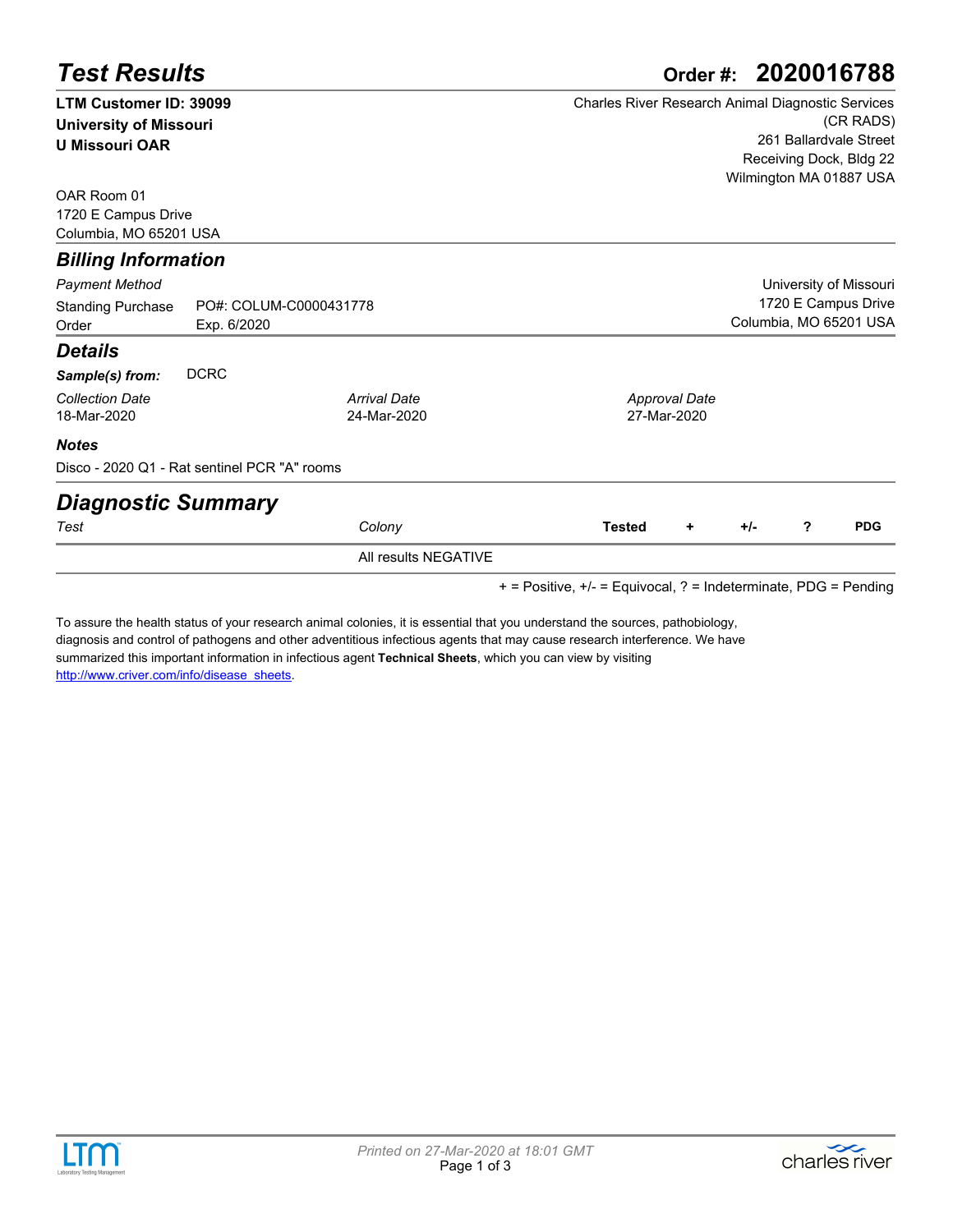# *Test Results* **Order #: 2020016788**

**LTM Customer ID: 39099 University of Missouri U Missouri OAR**

Charles River Research Animal Diagnostic Services (CR RADS) 261 Ballardvale Street Receiving Dock, Bldg 22 Wilmington MA 01887 USA

Results approved by Peck, DiAnne on 27 Mar 2020

OAR Room 01 1720 E Campus Drive Columbia, MO 65201 USA

*Sample(s) from:* DCRC

#### *Notes*

Disco - 2020 Q1 - Rat sentinel PCR "A" rooms

# *Molecular Diagnostics: Infectious Disease PCR*

#### *U Missouri Mite and Pinworm Screen PCR*

|                    | 112                      | 113                      | <u>ୁ</u><br>114 |
|--------------------|--------------------------|--------------------------|-----------------|
| <b>Mite PCR</b>    |                          | $\blacksquare$           | -               |
| <b>Pinworm PCR</b> | $\overline{\phantom{0}}$ | $\overline{\phantom{0}}$ | -               |

#### *Remarks*

 $-$  = Negative,  $+/-$  = Equivocal;  $+$  = Positive; I = Inconclusive.

An equivocal result indicates inconsistent amplification detected by real-time PCR.

Inconclusive indicates failure of control result.

Nucleic Acid Recovery Control (NRC)/Inhibition Control: A low copy exogenous nucleic acid was added to sample lysis prior to nucleic acid isolation to serve as both a control to monitor for nucleic acid recovery and PCR inhibition. An RNA NRC also monitors reverse transcription for RNA virus assays. Nucleic acid recovery and PCR inhibition is monitored by a PCR assay specific for the NRC template. Unless otherwise stated, the control results passed for this order.

Any samples reported as equivocal or positive result in this report has been confirmed by re-extracting nucleic acid and repeating real-time PCR amplification to confirm the initial testing result.

Recommended sample types are essential to accurate results. Missing or inappropriate sample types can effect detection. If this report contains an unexpected result or are unsure of recommended sample types, please contact Lab Services@crl.com before taking any action. Additional or alternative testing may be essential to reaching an accurate diagnosis. We will be glad to test newly submitted samples for the positive agents up to the number of unexpected results in this order.